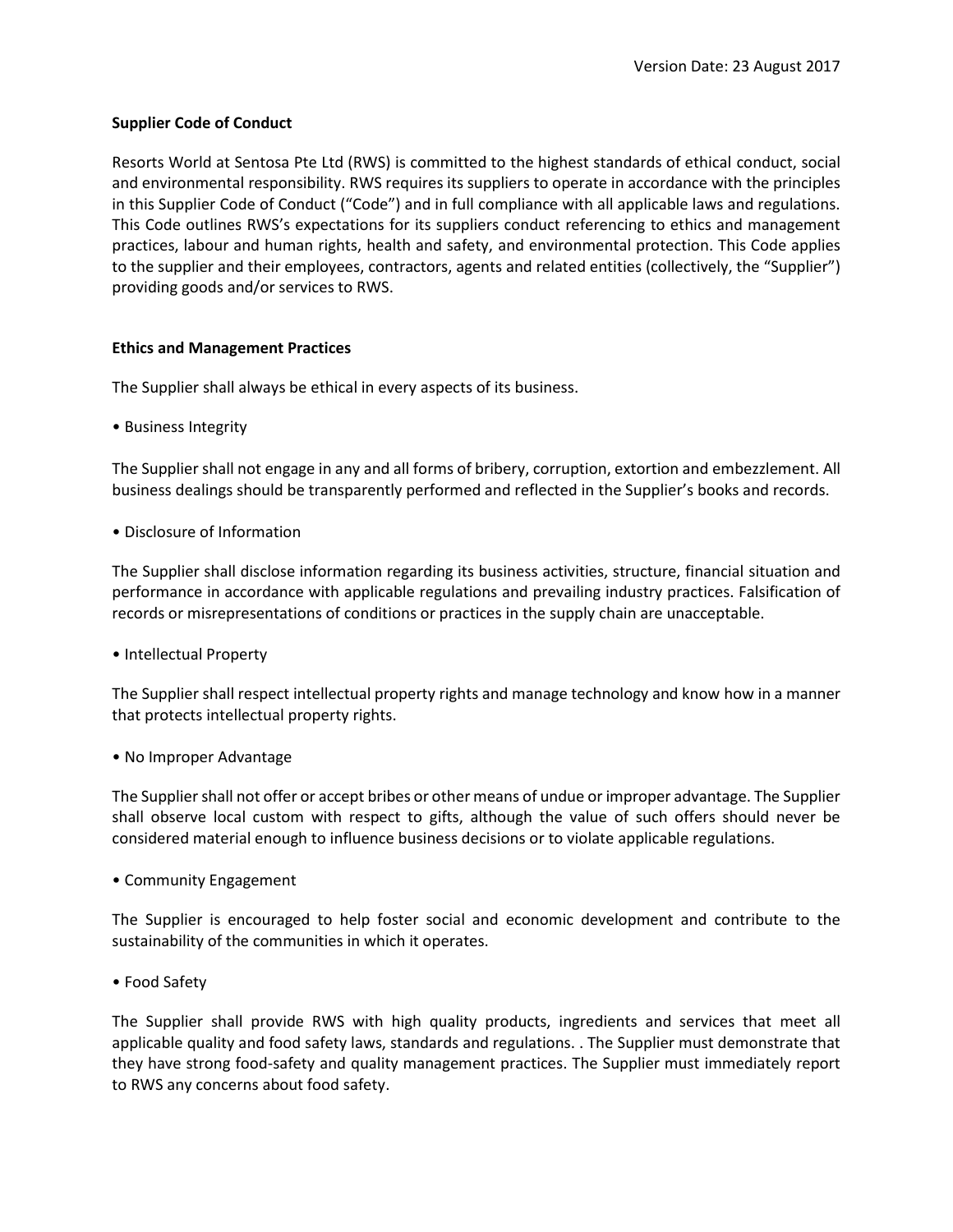### **Labour and Human Rights**

The Supplier shall uphold the human rights of its workers and treat them with utmost dignity and respect. RWS adopts a zero tolerance towards human trafficking, slavery or child labour. This applies to all the Supplier's workers (including but not limited to employees, and temporary, migrant, student and contract workers). Specifically, the Supplier agrees that it:-

(i) shall not employ any worker younger than the local legal minimum age for employment or the age for completing compulsory education (and shall in no event employ anyone under fifteen (15) years of age, even if legal to do so), provided that if any person younger than eighteen (18) years of age is employed in the manufacturing, production, packaging or distribution of any product, the Supplier shall, and shall cause any manufacturer or other owner of any facility/factory used to produce the product or any component thereof to, comply with any laws and standards applicable to such person;

(ii) shall only employ persons whose presence is voluntary (i.e., no forced or involuntary labor, whether prison, bonded, indentured or otherwise, will be used, and no passport, driver's license, identity card or other document without which a worker may not be legally free or able to leave the premises, will be confiscated or otherwise physically held by the Supplier or any manufacturer; all workers must at all times be legally free and able to leave the premises of such factory/facility);

(iii) shall treat each worker with dignity and respect and shall not use threats of violence or corporal punishment (or other forms of physical, mental, sexual, psychological or verbal harassment or abuse), nor will any of the foregoing be condoned or permitted by any agent, contractor, employee or worker of the Supplier or any manufacturer against any other agent, contractor, employee or worker of the Supplier or any manufacturer;

(iv) shall not discriminate or provide special treatment in hiring and employment practices, including salary, benefits, advancement, discipline, termination, or retirement, on grounds of race, religion, age, nationality, social or ethnic origin, political opinion, sexual preference, disability or gender;

(v) shall comply with laws and regulations governing minimum wages, maximum hours of work, piece rates, overtime pay and other elements of compensation, and shall provide legally mandated benefits, shall pay all compensation on time and, in any event, no more than one payroll cycle in arrears, and shall not deduct any amount from any worker's compensation except as statutorily provided.If local laws do not provide for overtime pay, the Supplier or any manufacturer shall pay at least regular wages for overtime work; in addition, except with RWS's prior written consent, (a) the Supplier or any manufacturer will not require workers to work more than the lesser of (1) 48 hours per week and 12 hours overtime or (2) the limits on regular and overtime hours allowed by local law, or, where local law does not limit the hours of work, the regular work week in such country plus 12 hours overtime, (b) workers will be entitled to at least one day off in every seven-day period, and (c) where local industry standards are higher than applicable legal requirements, Supplier will meet the higher standards;

(vi) shall not require any worker to pay or reimburse the Supplier or any manufacturer for any recruitment fees, and shall not deduct any recruitment fees from any worker's compensation, except as statutorily provided.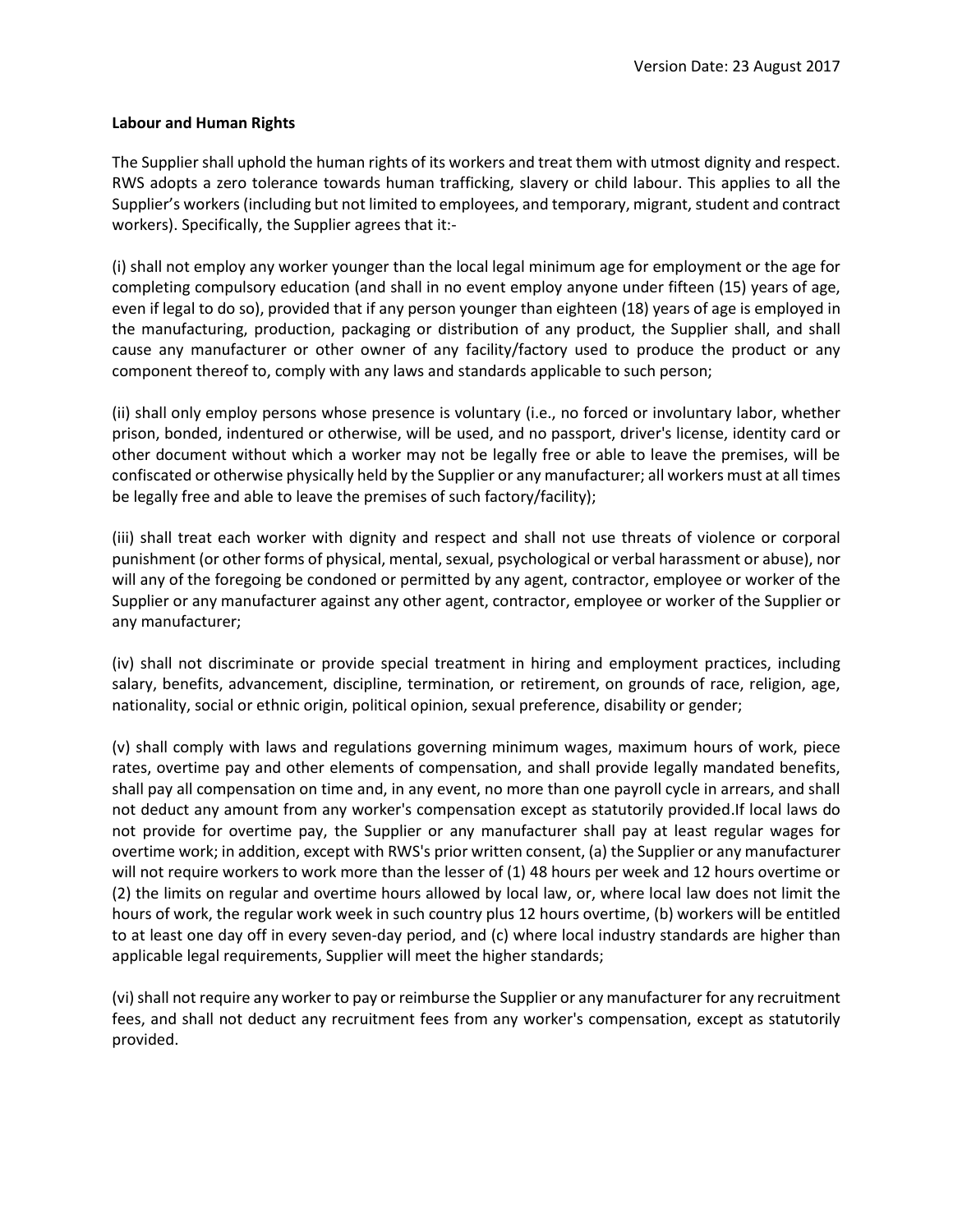## **Health and Safety**

The Supplier shall uphold a safe and healthy work environment. The Supplier shall comply with all laws, regulations and rules governing employee occupational health and safety in the jurisdiction where they operate.

• Occupational Health, Safety and Hazard Prevention

The Supplier shall identify, evaluate and manage occupational health and safety hazards through a prioritized process of hazard elimination, engineering controls and/or administrative controls. The Supplier shall provide workers with job-related, appropriately maintained personal protective equipment and instructions on its proper use.

• Emergency preparedness

The Supplier shall ensure that potential emergency situations and events are to be identified and assessed, and their impact minimized by implementing emergency plans and response procedures, including emergency reporting, employee notification and evacuation procedures, worker training and drills, appropriate fire detection and suppression equipment, adequate exit facilities and recovery plans.

• Physically Demanding Work

The Supplier shall ensure that worker exposure to the hazard of physically demanding tasks, including manual material handling and heavy or repetitive lifting, prolonged standing and highly repetitive or forceful assembly tasks is to be identified, evaluated and controlled.

• Working and Living Conditions

The Supplier shall provide workers with reasonably accessible and clean toilet facilities, potable water and sanitary food preparation, storage facilities and eating facilities. The Supplier shall ensure that all workers have clean and safe dormitories with reasonable living space.

• Industrial Hygiene

The Supplier shall ensure that workers' exposure to chemical, biological and physical agents is to be identified, evaluated and controlled. Engineering or administrative controls must be used to control overexposures. When hazards cannot be adequately controlled by such means, worker health is to be protected by appropriate personal protective equipment.

### **Environmental Protection**

The Supplier shall adhere to environmental laws and practices including but not limited to waste disposal, pollution of all kinds, air emissions etc. The Supplier shall at all times be committed to be environmental friendly in their business practices.

• Environmental Permits and Reporting